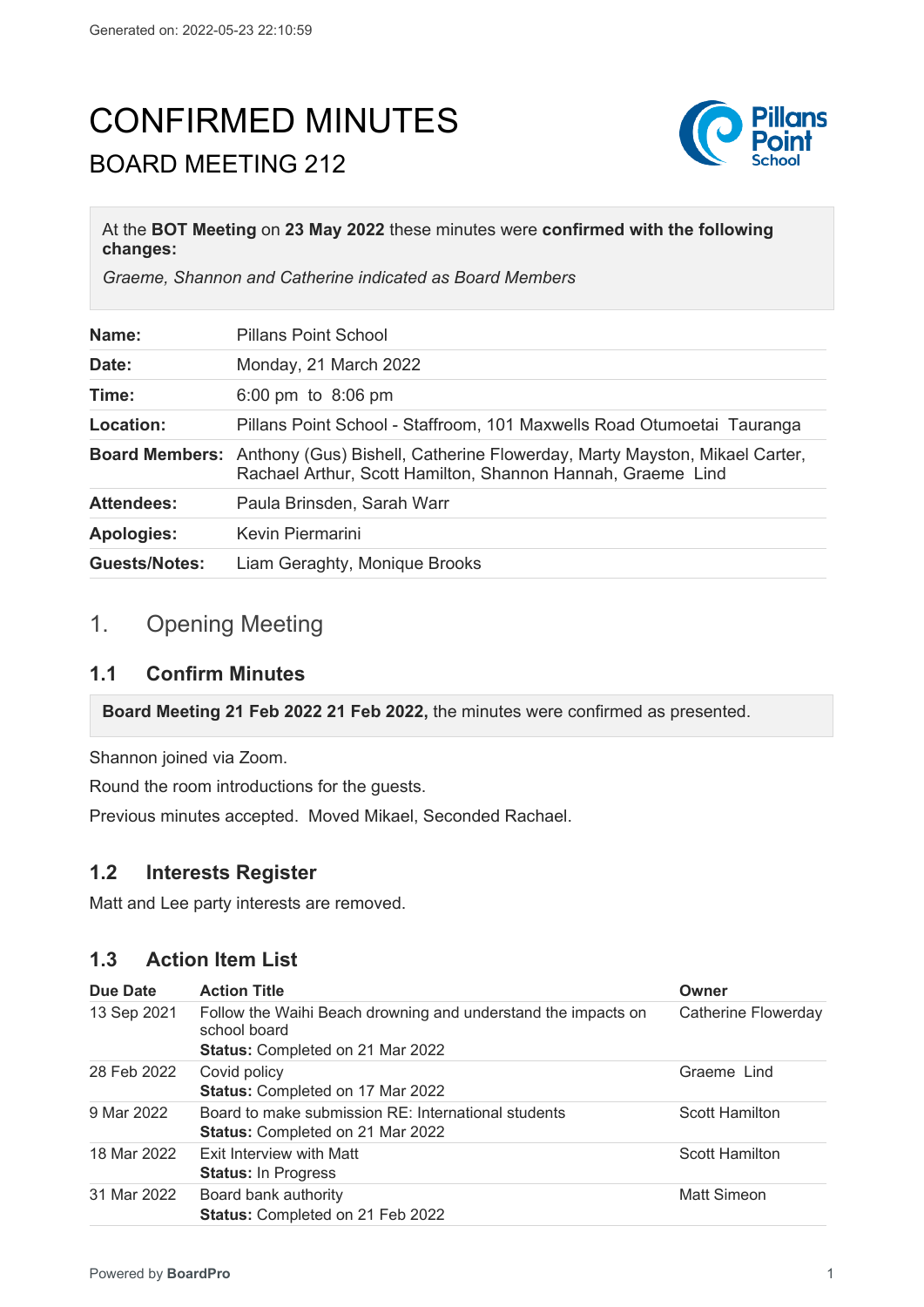| Due Date    | <b>Action Title</b>                                                                      | Owner                 |
|-------------|------------------------------------------------------------------------------------------|-----------------------|
| 31 Mar 2022 | <b>Hero Donations</b><br><b>Status: In Progress</b>                                      | Kevin Piermarini      |
| 31 Mar 2022 | Chase outstanding Ministry/SIP payments<br><b>Status: Completed on 23 May 2022</b>       | Shannon Hannah        |
| 31 Mar 2022 | Project funding for Concrete Path<br>Status: On Hold                                     | Graeme Lind           |
| 31 Mar 2022 | Zoning effective date<br><b>Status: In Progress</b>                                      | Graeme Lind           |
| 30 Apr 2022 | Adoption of the School Docs Exit Interview Policy<br><b>Status: In Progress</b>          | Graeme Lind           |
| 16 May 2022 | Review of potential board portfolios and role descriptions<br><b>Status: In Progress</b> | Catherine Flowerday   |
| 30 Jun 2022 | <b>Staff Induction</b><br><b>Status: In Progress</b>                                     | Graeme Lind           |
| 30 Jun 2022 | <b>Review Exit Interview Policy</b><br><b>Status: In Progress</b>                        | <b>Rachael Arthur</b> |

#### **Send Board info to the guests for review**

Distribute Charter and Board pack to visitors **Due Date:** 27 Mar 2022 **Owner:** Mikael Carter

# 2. Visitors

 $\mathcal{L}$ 

# **2.1 Visitor Presentations - Nil**

# 3. Management Reports

#### **3.1 Finance Reports**

Budget has been tidied up in terms of monthly allocations and queries answered as attached. Brief description of how a school financially runs provided to the guests.

# **3.2 Board Bank Authority and updates**

These have been submitted to the bank.

#### **3.3 International Students**

Lee has done a mountain load of work on behalf of PPS and community with the submission (Limiting International students to Y9 and above only) to Government. Gus caught up with Lee and confirmed submission done, and she is back focusing on her core duties. Everything is ticking over nicely. About to go into a marketing campaign for the "12 week visit" groups. International Parental feedback is extremely positive and they are grateful for how things are working out. Lee is delighted that the Korean fathers are coming out due to open borders.

# **3.4 Staffing**

Two staff resignations since we last met - one due to wellbeing and one a new position. Lee-Anne Timms promoted to the Ngatahi position - expressions of interest were requested from within the school. Due to the short placement time it was decided to promote internally, and she had previously acted in that role last year. The appointments positions team met last week regarding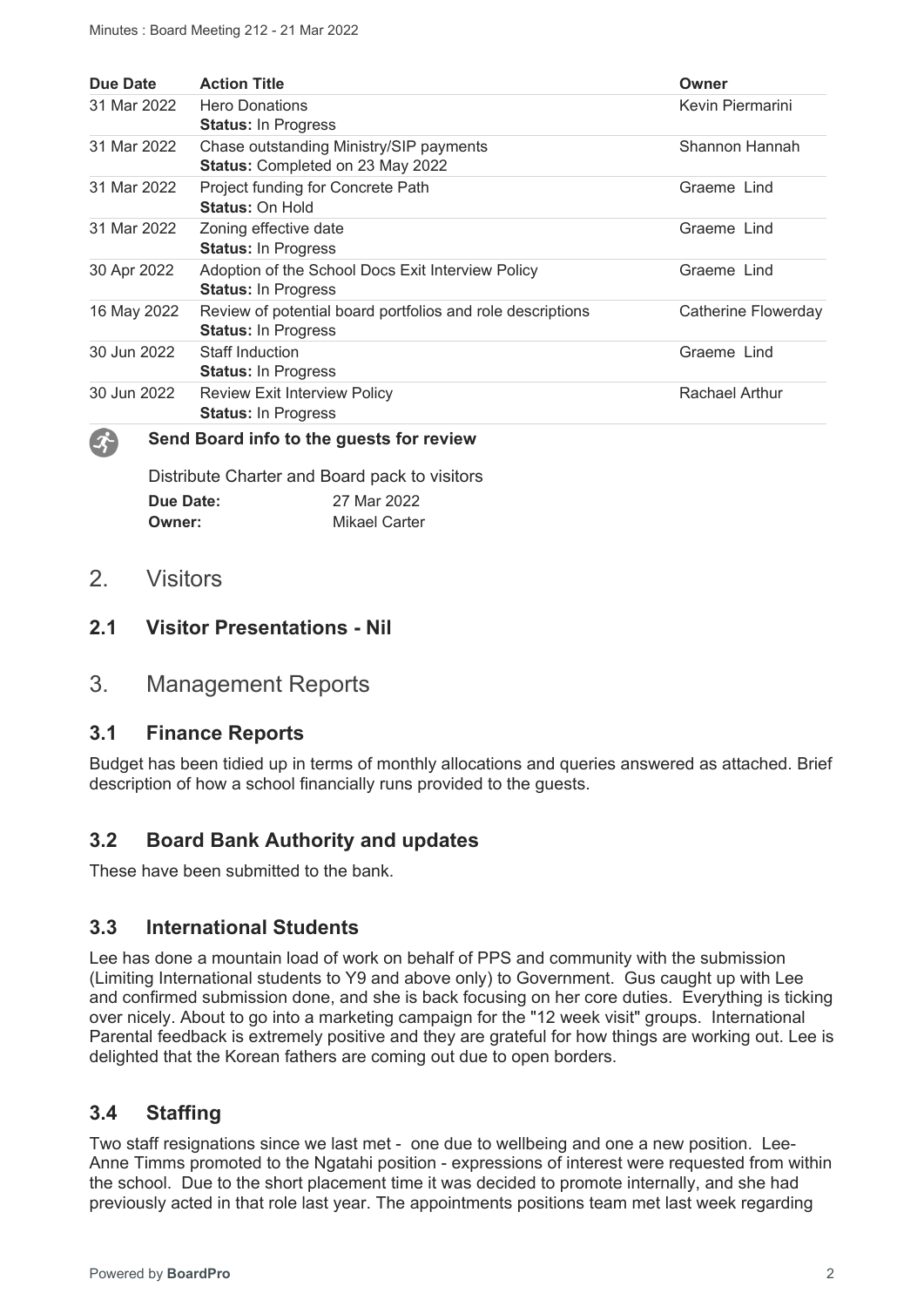the second position, and fielded 30 applicants. 4 shortlisted, 3 interviewed. Eloise Reid was awarded the role. Thoughts given to the recent increase in turnover.

Exit interviews to be triggered. Gus and Rachael to run.

Income protection insurance - propose to have some staff development dedicated to this. Graeme to follow up.

Gus questioned: what level of qualified level of people if deemed appropiate can be granted Limited Authority to Teach? We would look to "promote" existing support staff for 10 days at a time. Covid has reduced the difficulty of achieving LAT's. Not a path we've had to consider at this stage, due to the amount of students away at the same time.



#### **Income Protection Insurance**

Investigate some staff development/visitor talks regarding income protection insurance. Is it something that staff could benefit from a group buy situation?

| <b>Due Date:</b> | 14 Apr 2022 |
|------------------|-------------|
| <b>Owner:</b>    | Graeme Lind |



#### **Exit interviews**

| Exit interviews for Jo and Andrea |                |  |
|-----------------------------------|----------------|--|
| Due Date:                         | 8 Apr 2022     |  |
| <b>Owner:</b>                     | Rachael Arthur |  |

- 4. New Agenda Header
- 5. Building & Property Updates

#### **5.1 Property Summary**

Meeting between Graeme and Richard Standing. \$1,230,000 available to do projects. \$600,000 can be released now, remainder (xxxx ) \$200,000 accelerated modernisation scheme (urgent improvement work). Go ahead and tender for project management. Once that is in place, we can make sure we have more substantial plans drawn up. Advised to do in one hit due to cost. Potential to start Christmas time when there are less children enrolled. We have confirmed these numbers with Gary Anaru (Head of Property).

Consult with staff about the design: do we go Open Learning or Flexible Learning or Single Cell style? Note: Staff enquiry out of curiosity if plans were already available and what style would it be? Consider the flow through the whole school for the child versus flexibility over all environments and space continuity.

Marty and Graeme to proceed with finding a project manager.



#### **Project manager**

Source a project manager to facilitate building upgrades. **Due Date:** 30 Apr 2022 **Owner:** Marty Mayston

#### **5.2 5YA Verbal update from Meeting held Wednesday 16 Feb**

#### **5.3 Zone Review from MOE**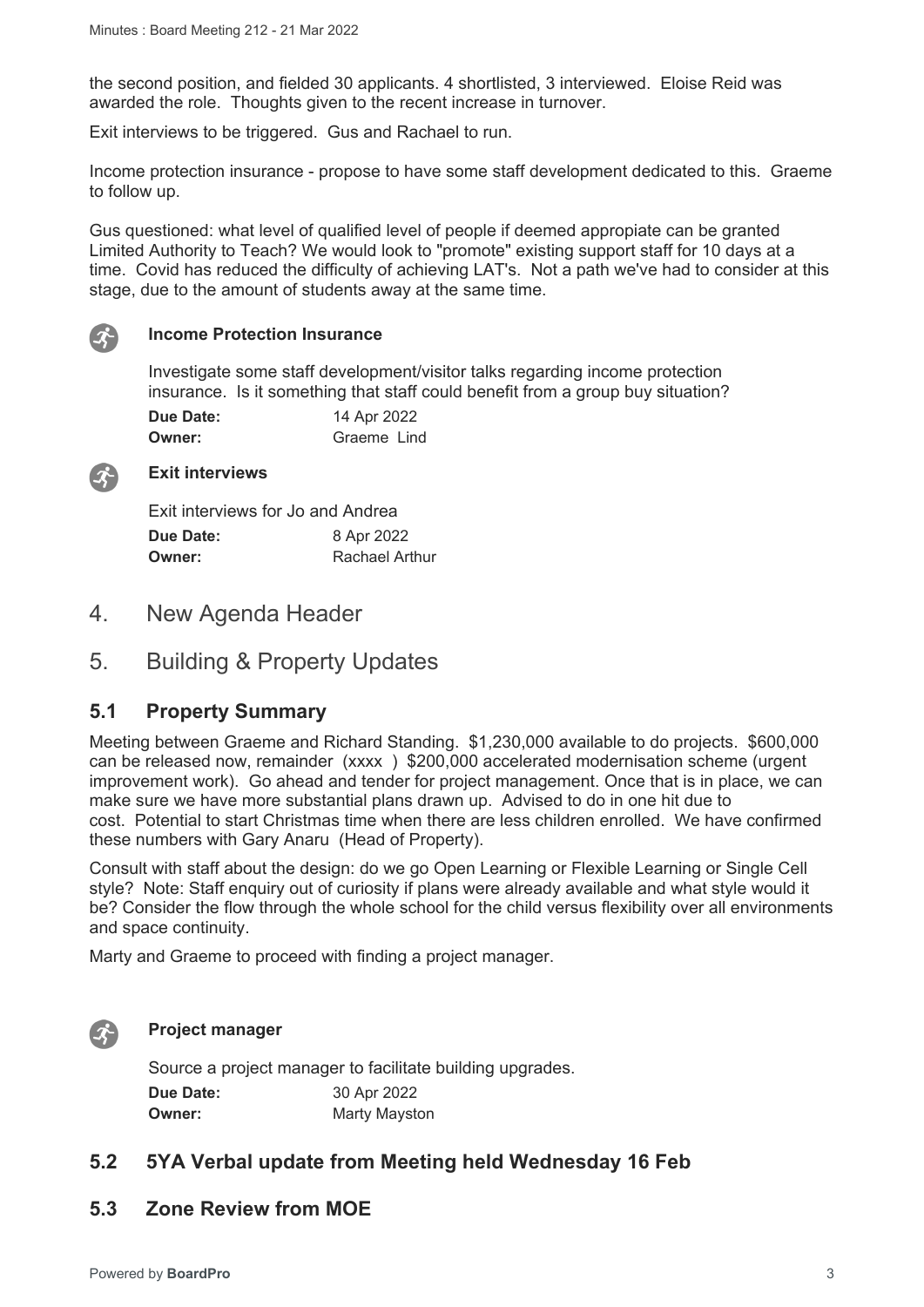# 6. Decisions, Discussions & Sharing

# **6.1 COVID Update**

Sarah Warr given permission from Board to be on the Privacy team to aid Brooke in Vaccination Mandate related work.

14 positive today, staff positive 2. 147 student. 16 staff. 76% attendance back today.

To date, we have spent 13.5k on relievers. (We will get money back for this from the Ministry). \$300 sanitizer

\$400 rat tests

\$2k extra admin costs.

And are managing finances as best we are able to with these additional costs.

More masks are on the way from the Ministry.

Proposed: a recognition event for staff when the restrictions of Covid cool off - but they're right in the thick of it now. Is there anything we can do now? Perhaps set up a tab at Atrium for a staff member to get a coffee, or a coffee cart or similar. Mikael to investigate a coffee cart.

Do we put out an APB from the board - we understand things are difficult and we appreciate you and your efforts.

No feedback received yet if staff that have contracted Covid are happy with or short on sick leave levels? What are the steps to go through when staff are back from testing positive? Graeme and Sarah to confirm disregarded leave situations and application process. [Disregarded Sick Leave](https://temahau.govt.nz/covid-19/advice-schools-and-kura/managing-staff/managing-staff-leave-due-covid-19/disregarded-sick-leave)

Waiting for the Government announcement on Wednesday. Hopefully we will get confirmation regarding the people who have had Covid, are double vaccinated, but have not been boosted, and whether they have to get an exemption. (As people who have had Covid are not recommended to get the Booster within the same timeframe as those that have not had it). Potential for Board members to be prevented from attending meetings on site if the status quo remains based on their agreement to follow the education mandate.

Student coping - a few struggled to come back and settle after being away, and coming back to maybe not their normal teacher or familiar faces. A noticeable undercurrent of anxiety and unsettledness in some children. We are trying to hold consistency and routines within the class for these kids. Staff have been fabulous in terms of reassignments and split classes, though fatigue is setting in. Emphasis to support the staff with reassurance about their role and that it is ok to drop some daily responsibilities to make their day work.

Most parents are keeping to the isolation periods, usually a day early due to confusion over which day is Day Zero.

Brooke and Lee doing an excellent job with Covid communication, tracking and monitoring.

Community feedback: in general there is appreciation in the content of the updates. We have reduced the frequency to stop inbox overload for parents. In general parents have been appreciative of the home learning packs - and that they work well. Perhaps a little confusion regarding the devices and expectation surrounding the amount of work that children may do or not do.

Critical worker exemptions. Example given of Teacher isolating due to being a household contact, coming back to work early as Critical Worker, but then returning a positive Covid result a few days later. Encouragement should be given to stay away and work from home if possible and reduce the risk of spreading the virus. As this is not always practical, a case-by-case basis risk assessment should be undertaken in similar scenarios.

The board acknowledge Brooke and Lee's hard work managing Covid data collection and collation, and the DP's in support for Graeme. Agreement is given to support teacher's during Covid restrictions with coffee.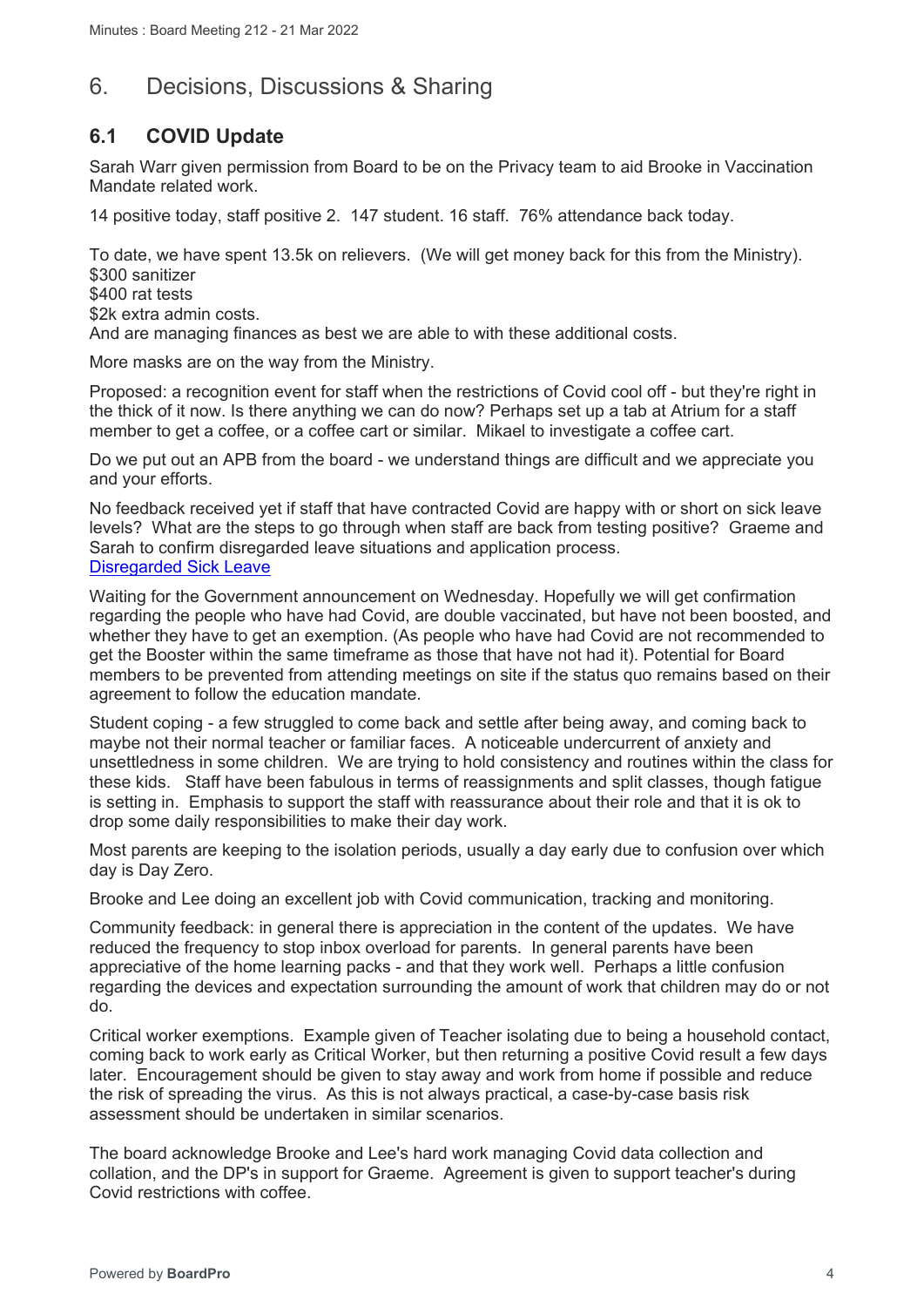

#### **Board community communication re Covid**

Prepare Board message to community about Covid, and Co-opting members. Acknowledge replacement process for Matt. Ideally before end of Term.

| Due Date: | 12 Apr 2022           |
|-----------|-----------------------|
| Owner:    | <b>Scott Hamilton</b> |



#### **Coffee Cart!**

Ring around to scope the possibility of having a coffee cart arrive one day soon for staff recognition.

| Due Date: | 31 Mar 2022          |
|-----------|----------------------|
| Owner:    | <b>Mikael Carter</b> |

Since the meeting, the vaccination mandate has been removed for Education as at 4 April.

### **6.2 2021 End of Year Academic Achievement Reports**

Kevin was absent and no review given.

# **6.3 2022 Strategic Direction**

No further comments to add at this stage due to absence.

# **6.4 Appointment Process Update**

19 application packs forwarded to date. Applications close shortly. Waiting for more applications, and expecting about a 30-50% return rate. Quite happy with the calibre of applicants thus far. Wayne will create a shortlist template. Applicants will be distributed to the board with a score sheet for the individual board to score applicants. Individual scores to be collated to form a leading group shortlist.

Staff feedback/ request to broaden the group that reviews the list after board review of initial applicants.

7. For Noting

# **7.1 Items voted by Digital Resolution after meeting**

- 8. Compliance Reporting
- 9. In Committee
- 10. What have we achieved for our school in this meeting?

# **10.1 Board Member insights to the meeting**

- 11. Close Meeting
- **11.1 Close the meeting**